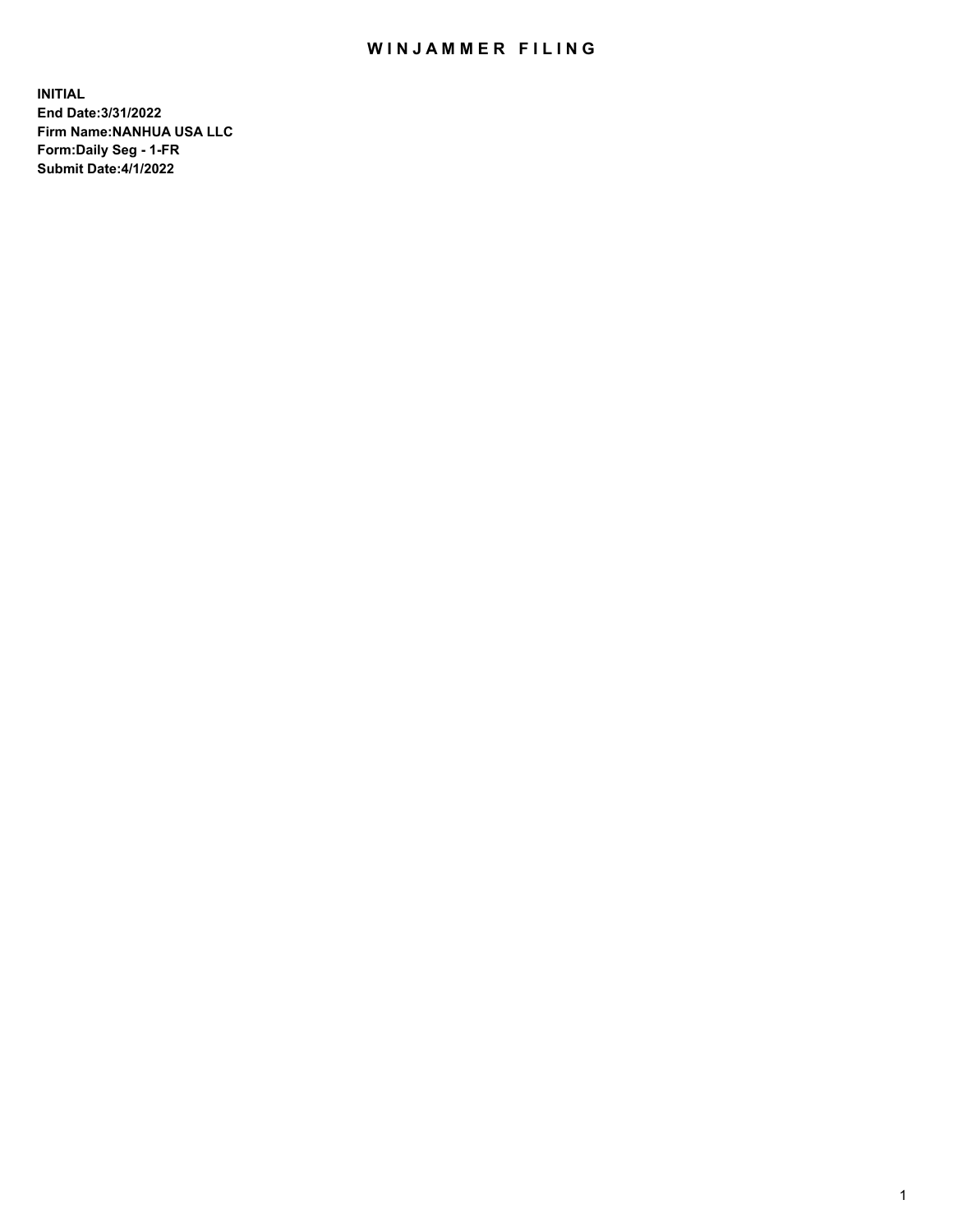## **INITIAL End Date:3/31/2022 Firm Name:NANHUA USA LLC Form:Daily Seg - 1-FR Submit Date:4/1/2022 Daily Segregation - Cover Page**

Name of Company **NANHUA USA LLC** [0010] Contact Name **Tracy Yuan** [0040] Contact Phone Number **+1 (312) 526-3930** [0060] Contact Email Address **tracy.yuan@nanhua-usa.com** [0065] FCM's Customer Segregated Funds Residual Interest Target (choose one): a. Minimum dollar amount: ; or **3,500,000** [8930] b. Minimum percentage of customer segregated funds required:% ; or **0** [8940] c. Dollar amount range between:and; or **0** [8950] **0** [8951] d. Percentage range of customer segregated funds required between:% and%. **0** [8960] **0** [8961] FCM's Customer Secured Amount Funds Residual Interest Target (choose one): a. Minimum dollar amount: ; or **100,000** [8970] b. Minimum percentage of customer secured funds required:% ; or **0** [8980] c. Dollar amount range between:and; or **0** [8990] **0** [8991] d. Percentage range of customer secured funds required between:% and%. **0** [9000] **0** [9001] FCM's Cleared Swaps Customer Collateral Residual Interest Target (choose one): a. Minimum dollar amount: ; or **0** [9010] b. Minimum percentage of cleared swaps customer collateral required:% ; or **0** [9020] c. Dollar amount range between:and; or **0** [9030] **0** [9031] d. Percentage range of cleared swaps customer collateral required between:% and%. **0** [9040] **0** [9041]

Attach supporting documents CH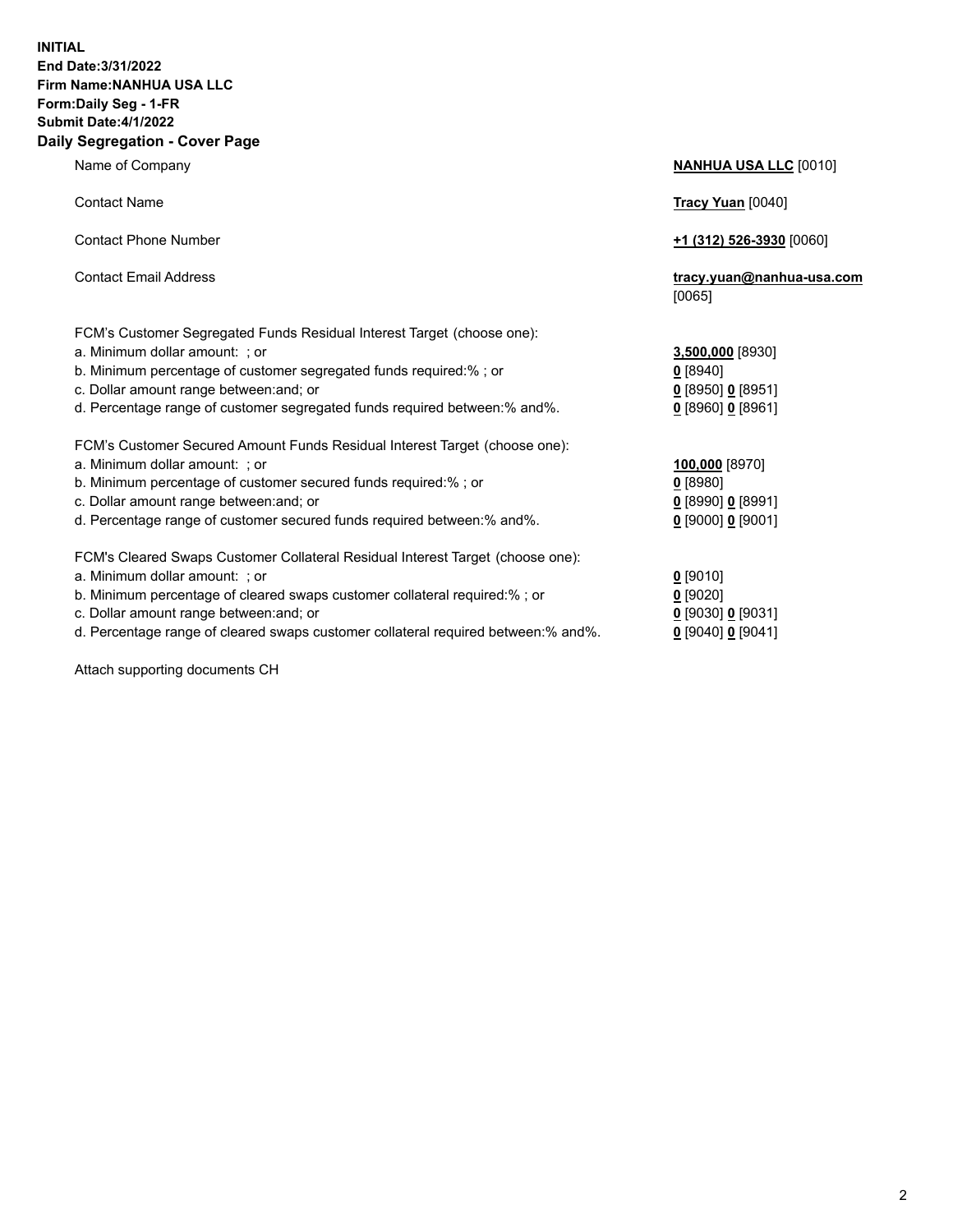**INITIAL End Date:3/31/2022 Firm Name:NANHUA USA LLC Form:Daily Seg - 1-FR Submit Date:4/1/2022 Daily Segregation - Secured Amounts**

|     | Foreign Futures and Foreign Options Secured Amounts                                         |                         |
|-----|---------------------------------------------------------------------------------------------|-------------------------|
|     | Amount required to be set aside pursuant to law, rule or regulation of a foreign            | 0[5605]                 |
|     | government or a rule of a self-regulatory organization authorized thereunder                |                         |
| 1.  | Net ledger balance - Foreign Futures and Foreign Option Trading - All Customers             |                         |
|     | A. Cash                                                                                     | 337,230 [5615]          |
|     | B. Securities (at market)                                                                   | $0$ [5617]              |
| 2.  | Net unrealized profit (loss) in open futures contracts traded on a foreign board of trade   | -370 [5625]             |
| 3.  | Exchange traded options                                                                     |                         |
|     | A. Market value of open option contracts purchased on a foreign board of trade              | $0$ [5635]              |
|     | B. Market value of open contracts granted (sold) on a foreign board of trade                | $0$ [5637]              |
| 4.  | Net equity (deficit) (add lines 1. 2. and 3.)                                               | 336,860 [5645]          |
| 5.  | Account liquidating to a deficit and account with a debit balances - gross amount           | $0$ [5651]              |
|     | Less: amount offset by customer owned securities                                            | $0$ [5652] $0$ [5654]   |
| 6   | Amount required to be set aside as the secured amount - Net Liquidating Equity              | 336,860 [5655]          |
|     | Method (add lines 4 and 5)                                                                  |                         |
| 7.  | Greater of amount required to be set aside pursuant to foreign jurisdiction (above) or line | 336,860 [5660]          |
|     | 6.                                                                                          |                         |
|     | FUNDS DEPOSITED IN SEPARATE REGULATION 30.7 ACCOUNTS                                        |                         |
| 1.  | Cash in Banks                                                                               |                         |
|     | A. Banks located in the United States                                                       | 634,660 [5700]          |
|     | B. Other banks qualified under Regulation 30.7                                              | 0 [5720] 634,660 [5730] |
| 2.  | <b>Securities</b>                                                                           |                         |
|     | A. In safekeeping with banks located in the United States                                   | $0$ [5740]              |
|     | B. In safekeeping with other banks qualified under Regulation 30.7                          | 0 [5760] 0 [5770]       |
| 3.  | Equities with registered futures commission merchants                                       |                         |
|     | A. Cash                                                                                     | $0$ [5780]              |
|     | <b>B.</b> Securities                                                                        | $0$ [5790]              |
|     | C. Unrealized gain (loss) on open futures contracts                                         | $0$ [5800]              |
|     | D. Value of long option contracts                                                           | $0$ [5810]              |
|     | E. Value of short option contracts                                                          | 0 [5815] 0 [5820]       |
| 4.  | Amounts held by clearing organizations of foreign boards of trade                           |                         |
|     | A. Cash                                                                                     | $0$ [5840]              |
|     | <b>B.</b> Securities                                                                        | $0$ [5850]              |
|     | C. Amount due to (from) clearing organization - daily variation                             | $0$ [5860]              |
|     | D. Value of long option contracts                                                           | $0$ [5870]              |
|     | E. Value of short option contracts                                                          | 0 [5875] 0 [5880]       |
| 5.  | Amounts held by member of foreign boards of trade                                           |                         |
|     | A. Cash                                                                                     | 58,904 [5900]           |
|     | <b>B.</b> Securities                                                                        | $0$ [5910]              |
|     | C. Unrealized gain (loss) on open futures contracts                                         | -370 [5920]             |
|     | D. Value of long option contracts                                                           | $0$ [5930]              |
|     | E. Value of short option contracts                                                          | 0 [5935] 58,534 [5940]  |
| 6.  | Amounts with other depositories designated by a foreign board of trade                      | $0$ [5960]              |
| 7.  | Segregated funds on hand                                                                    | $0$ [5965]              |
| 8.  | Total funds in separate section 30.7 accounts                                               | 693,194 [5970]          |
| 9.  | Excess (deficiency) Set Aside for Secured Amount (subtract line 7 Secured Statement         | 356,334 [5680]          |
|     | Page 1 from Line 8)                                                                         |                         |
| 10. | Management Target Amount for Excess funds in separate section 30.7 accounts                 | 100,000 [5980]          |
| 11. | Excess (deficiency) funds in separate 30.7 accounts over (under) Management Target          | 256,334 [5985]          |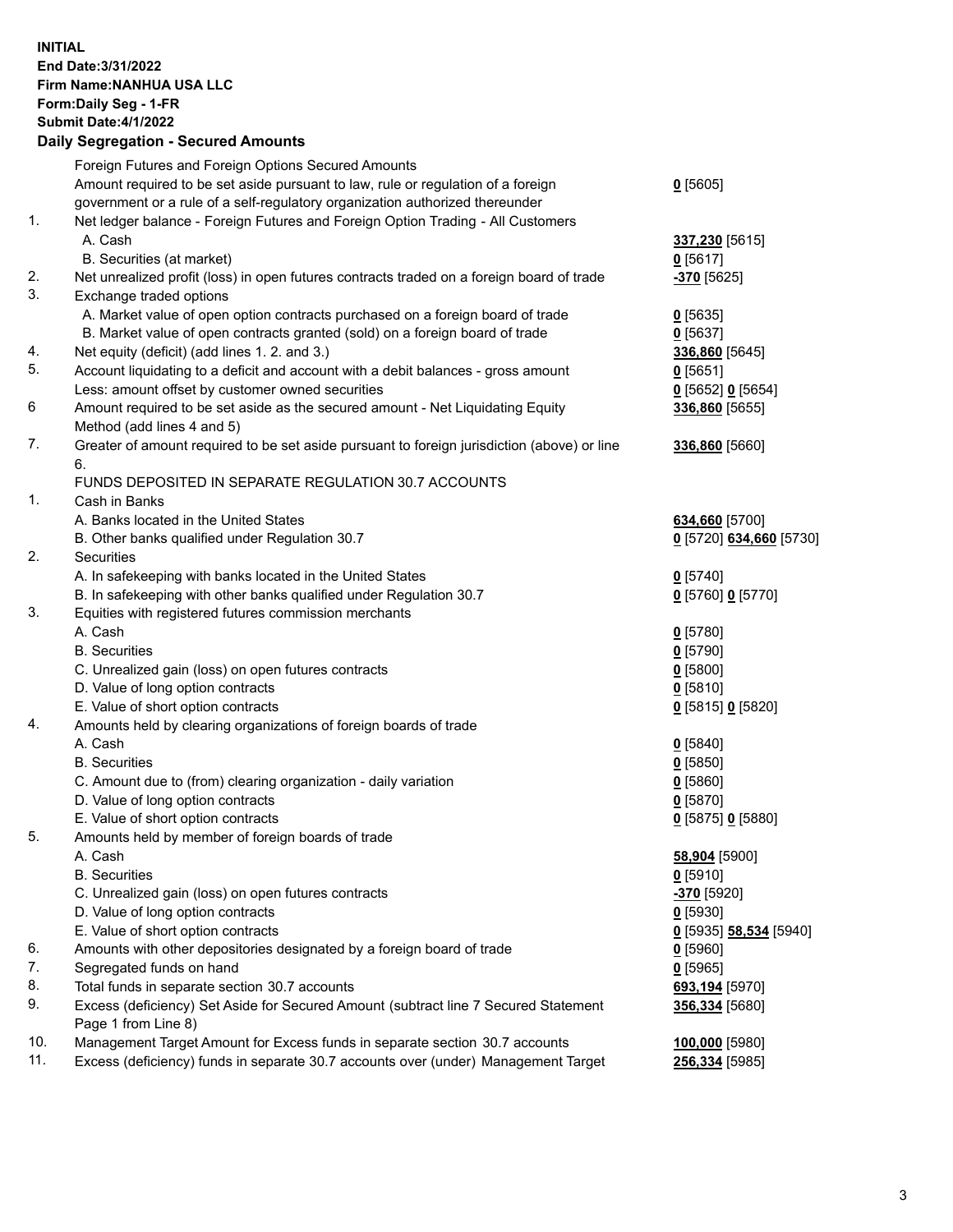| <b>INITIAL</b> | End Date: 3/31/2022<br>Firm Name: NANHUA USA LLC<br>Form: Daily Seg - 1-FR<br><b>Submit Date:4/1/2022</b><br>Daily Segregation - Segregation Statement |                                  |
|----------------|--------------------------------------------------------------------------------------------------------------------------------------------------------|----------------------------------|
|                | SEGREGATION REQUIREMENTS (Section 4d(2) of the CEAct)                                                                                                  |                                  |
| 1.             | Net ledger balance                                                                                                                                     |                                  |
|                | A. Cash                                                                                                                                                | 175,043,149 [5000]               |
|                | B. Securities (at market)                                                                                                                              | 991,901 [5010]                   |
| 2.             | Net unrealized profit (loss) in open futures contracts traded on a contract market                                                                     | 10,746,158 [5020]                |
| 3.             | Exchange traded options                                                                                                                                |                                  |
|                | A. Market value of open option contracts purchased on a contract market                                                                                | 2,245,731 [5030]                 |
|                | B. Market value of open option contracts granted (sold) on a contract market                                                                           | $-9,103,791$ [5040]              |
| 4.             | Net Equity (deficit) (add lines 1, 2, and 3)                                                                                                           | 179,923,148 [5050]               |
| 5.             | Accounts liquidating to a deficit and accounts with                                                                                                    |                                  |
|                | debit balances - gross amount                                                                                                                          | $0$ [5060]                       |
|                | Less: amount offset by customer owned securities                                                                                                       | 0 [5070] 0 [5080]                |
| 6.             | Amount required to be segregated (add lines 4 and 5)                                                                                                   | 179,923,148 [5090]               |
|                | FUNDS IN SEGREGATED ACCOUNTS                                                                                                                           |                                  |
| 7.             | Deposited in segregated funds bank accounts                                                                                                            |                                  |
|                | A. Cash                                                                                                                                                | 7,497,495 [5100]                 |
|                | B. Securities representing investment of customers' funds (at market)                                                                                  | $0$ [5110]                       |
|                | C. Securities held for particular customers or option customers in lieu of cash (at                                                                    | $0$ [5120]                       |
| 8.             | market)                                                                                                                                                |                                  |
|                | Margins on deposit with derivatives clearing organizations of contract markets<br>A. Cash                                                              |                                  |
|                | B. Securities representing investment of customers' funds (at market)                                                                                  | 180,585,275 [5130]<br>$0$ [5140] |
|                | C. Securities held for particular customers or option customers in lieu of cash (at                                                                    | 991,901 [5150]                   |
|                | market)                                                                                                                                                |                                  |
| 9.             | Net settlement from (to) derivatives clearing organizations of contract markets                                                                        | 11,933,101 [5160]                |
| 10.            | Exchange traded options                                                                                                                                |                                  |
|                | A. Value of open long option contracts                                                                                                                 | 2,245,731 [5170]                 |
|                | B. Value of open short option contracts                                                                                                                | $-9,103,791$ [5180]              |
| 11.            | Net equities with other FCMs                                                                                                                           |                                  |
|                | A. Net liquidating equity                                                                                                                              | $0$ [5190]                       |
|                | B. Securities representing investment of customers' funds (at market)                                                                                  | $0$ [5200]                       |
|                | C. Securities held for particular customers or option customers in lieu of cash (at                                                                    | $0$ [5210]                       |
|                | market)                                                                                                                                                |                                  |
| 12.            | Segregated funds on hand                                                                                                                               | $0$ [5215]                       |
| 13.            | Total amount in segregation (add lines 7 through 12)                                                                                                   | 194,149,712 [5220]               |
| 14.            | Excess (deficiency) funds in segregation (subtract line 6 from line 13)                                                                                | 14,226,564 [5230]                |
| 15.            | Management Target Amount for Excess funds in segregation                                                                                               | 3,500,000 [5240]                 |
| 16.            | Excess (deficiency) funds in segregation over (under) Management Target Amount                                                                         | 10,726,564 [5250]                |
|                | <b>Excess</b>                                                                                                                                          |                                  |